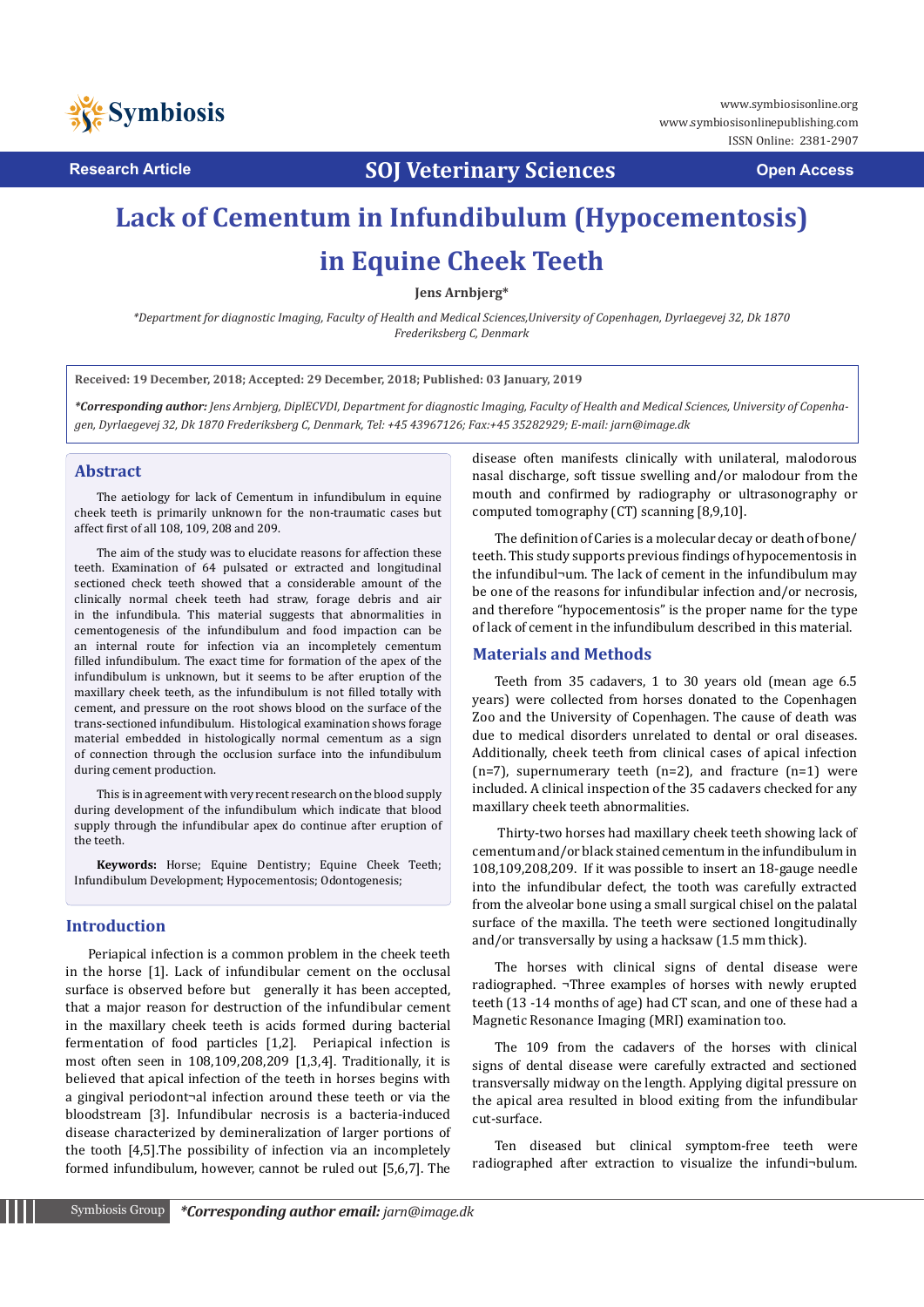## *Lack of Cementum in Infundibulum (Hypocementosis) in Equine Cheek Teeth*

Specimens from 5 teeth (109, 209 from horses > 5 years of age) were prepared and decalcified before cutting and staining with haematoxylin and eosin (H&E) for histopathology. The Faculty of Odontology, Dept. for Oral Pathology and Medicine, University of Copenhagen performed the histopathological examinations (Jesper Reibel, prof., Dr. odont).

#### **Results**

In cases of clinical infection in the pulp area, the pulp showed dramatic changes in the extracted and sagittal sectioned teeth. Foreign bodies, including recognisable fibrous forage material appeared in the central channel of the infundibulum, extending even to the apex (Figure 1). The diameter of the channel "I" was broader at the apex compared to the occlusal area. In the apex, some reddish staining of the cementum was observed.

In the horses clinically imaged, reactive periapical bone was observed on radiographs, and sinusitis could be seen on radiographs as a sequela to the apical infection.

In the rest of the teeth an irregular open central channel were very often found in the infundibular cementum on the occlusal view - with the surrounding cement being stained black. When longitudinal sectioned, the opening could be followed into the former central vascular channel. This channel was often filled with straw/forage and/or geosedimen¬t and air along an irregular central channel (Figure1,2,3). The opening varied in size, sometimes being quite narrow (1 - 2 mm) and sometimes being very broad (4-6 mm) (Figure 1,4). Often, it could be followed along the teeth towards the apex of the infundibulum - sometimes ending in a diverticulum (6 -7 mm in diameter) and occasional¬ly with reddish staining of the surrounding cement (Figure 3).



Figure 1: (109) after pulsated and sectioned longitudinally from a 5-year-old horse with apical infection and sinusitis, showed typical changes on radiograph. A relatively broad infundibular channel extending from the occlusal surface containing forage and air. Toward the apex the channel (I) becomes very wide in diameter, and the surrounding cement is yellow/ reddish coloured. When the tooth was repulsed, the apex of the tooth was partly destroyed. The presence of reddish coloured cement could indicate inflammation of the pulp.



**Figure 2:** (109) after extraction and longitudinally sectioned from a 5-year-old horse without clinical dental signs. A thin infundibular channel from the occlusal surface extends towards the apex where it ends in a large irregular opening (I). The channel and the opening are filled with green coloured food and straw.





In the partly erupted 109 teeth of 3 different foals the central channel had a diameter of up to 8 mm. It was filled with highly vascularized connective tissue (Figure 5) producing cement to fill out the infundibular lumen. Hypodermic needles could be pressed into some of the infundibula of 108 and 107 indicating lack of cement filling in these infundibula.

On radiographic and CT or MRI imaging, the partly air-filled infundibulum could be followed to its apex in newly erupted teeth, showing an air/forage filled infundibular apex-cavity next to the root area (Figure 6).

**Citation:** Arnbjerg J (2019) Lack of Cementum in Infundibulum (Hypocementosis) in Equine Cheek Teeth. SOJ Vet Sci 4(3): 1-6. Page 2 of 6 DOI:10.15226/2381-2907/5/1/00163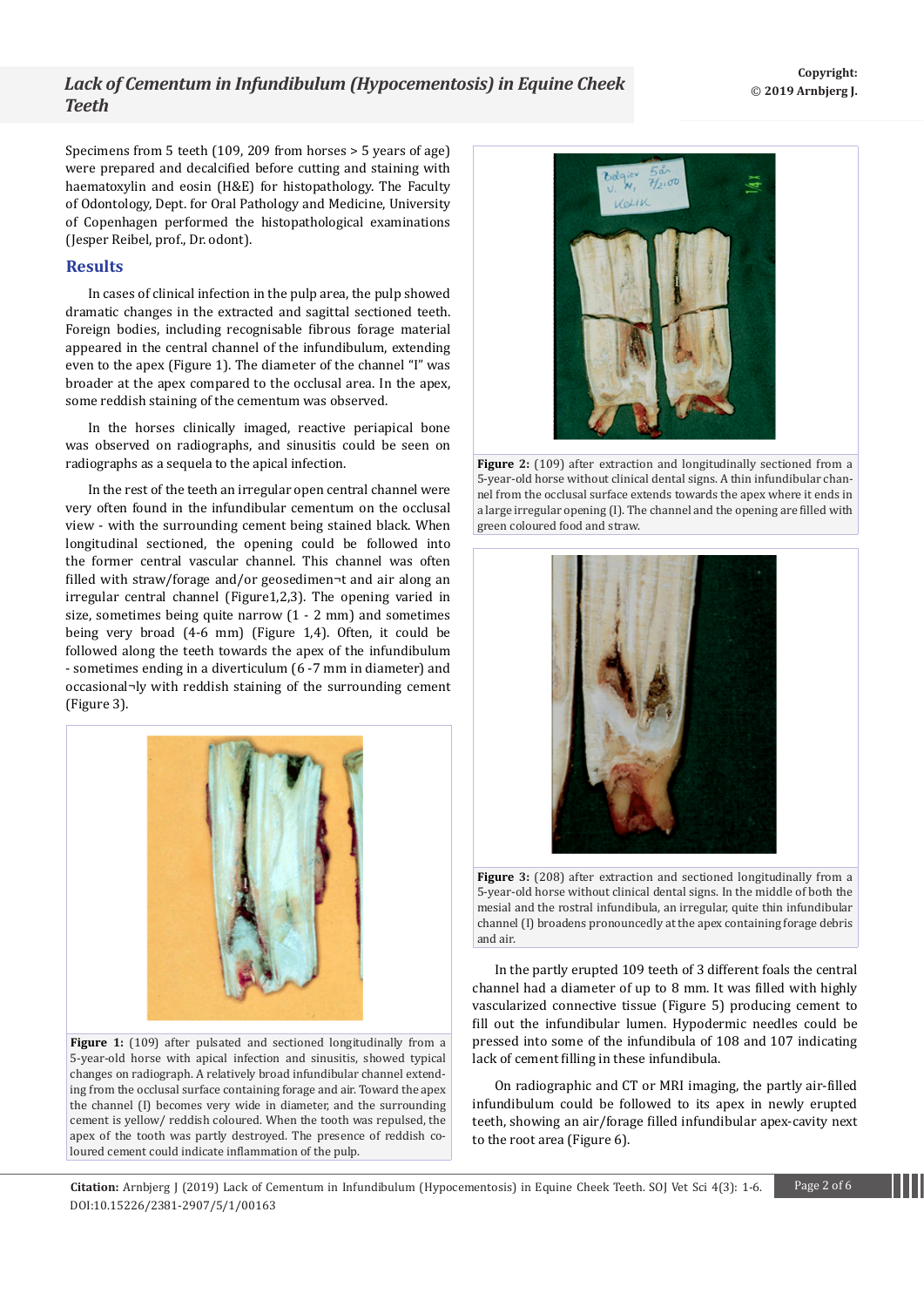## *Lack of Cementum in Infundibulum (Hypocementosis) in Equine Cheek Teeth*

The extracted, partly erupted 109 and 209 teeth of these young foals (Figure 5) were cross-sectioned and blood could extrude from the transacted surface, when pressure was applied to the apical end of the teeth (Figure 7,8).

Histological examination supported the macroscopic anatomical findings and in many cases the presence of foreign bodies embedded in the cement (Figure 9), bacteria (Figure 10), and lack of cementum could be found.

The histopathological examination revealed foreign body material not only in the centre of the hypoplastic cementum of the infundibular "vascular" channel, but also inside the cementumfilled portions of the infundibulum (Figure 9). The cementum as such was normal in structure and there were no signs of caries at the cement surface of the pieces examined.



**Figure 4:** (109) after extraction and longitudinally sectioned from an 8-year-old horse without clinical dental signs. There is a broader, but not very deep opening in both infundibulae (I) at the occlusal surface. The defects are filled with straw and food remnants. This is a typical case of infundibular caries.



**Figure 5:** Occlusal surface of left maxillary cheek teeth-arcade of a 13- month-old colt without any clinical signs of dental diseases. (109) marked "M1" is the partly erupted. The inserted needles illustrate the soft openings of the infundibulae at the occlusion surface of 107, 108, 109.



**Figure 6:** CT image of a newly erupted cheek tooth (109) in a horse where an open apical infundibulum is visualized (white arrow) as well as a narrow pulp (black arrow). The horse has a big mass-effecting soft tissue in the nasal cavity unrelated to the teeth. There is air in the infundibular apex in 209 (green arrow).



**Figure 7:** The extracted tooth (109) from Figure 5 was transversely sectioned in its mid region. Two infundibular channels (white arrows) are visible on the cut - surface, and the five pulp-channels are the reddish areas



**Figure 8:** TA finger (thick arrow) is pressing upon the root area of the same tooth as in Figure 7, and now blood is more clearly shown in the blood-filled infundibula (thin arrow) than in Figure 7. This picture indicates that the infundibular apex has not mineralized and that there be some blood supply from the original root area through the infundibular apex.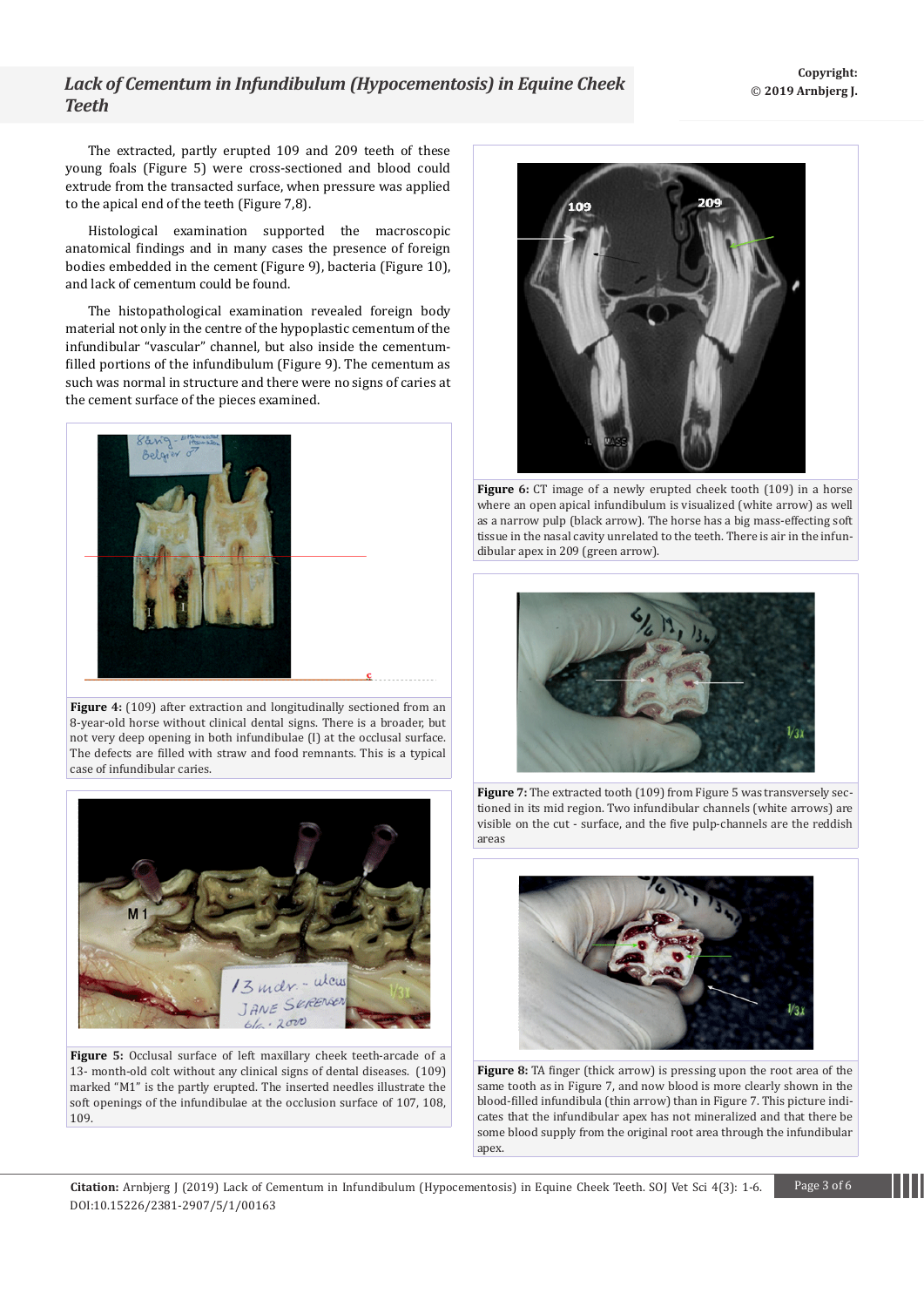

**Figure 9:** Histomicrograph of a stained decalcified section of the apical part of the infundibular cement from Figure 1. The small remnant of the infundibular channel is seen (white circle) and more perpendicular straw-enclosed in the cement (black circle). The cementum is regular and normal in structure. Stained Haematoxylin and Eosin (H&E).



**Figure 10:** Higher magnification of Figure 9. Straw embedded in the cement (squared boxes) and areas with bacteria (round boxes) are present in the otherwise normal infundibular cementum. Stained Haematoxylin and Eosin (H&E).

Table 1 shows the diameter of the longitudinal sectioned 108,208 and 109,209 teeth measured at the occlusal and the apical end of the infundibul¬um. Twenty percent of the 108/208 (12/62) had a diameter more than 4 mm without cement in the infundibul-um. Only 13 percent (8/64) of 109/209 had a diameter of the hypocementosis infundibulum greater than 4 mm. Two-thirds of all 108/208 teeth had not fully developed cement in the infundibul¬um and half of the 109/209 teeth had lack of cement at the apical end of infundibulum.

**Table 1:**The size of the infundibular diameter in maxillary cheek teeth 108/208 and 109/209 from 32 horses (64 teeth all together) at the occlusal area (OA) and at the apical area (IA) (3 – 10 mm from the apex). Only 12 of all 108/208 had fully developed cement in their infundibulum (OA) and half of the 109/209 had lack of cementum at the apical end of infundibulum (IA).

| Infundibular channel<br>diameter (OA) | 108/208 | 109/209 |
|---------------------------------------|---------|---------|
| $\theta$                              | 12      | 14      |
| $< 2$ mm                              | 22      | 24      |
| $2 - 4$ mm                            | 18      | 14      |
| $> 4$ mm                              | 12      | 12      |
| Root area<br>Infundibulum (IA)        |         |         |
| $\Omega$                              | 28      | 32      |
| $< 2$ mm                              | 8       | 10      |
| $2 - 4$ mm                            | 16      | 14      |
| $> 4$ mm                              | 12      | 8       |

### **Discussion**

Kilic describes the ultrastructure of the teeth in the horse. A developmental assessment of the infundibulum in the cheek teeth is described in earlier studies, some using advanced imagingtechnique as CT and MRI [3,6,7,11]. An extensive description of the forage-remnants in the infundibulum is presented for the first time in this study. The aetiopathogenesis of both infundibular necrosis/caries and periapical lesions in the horse teeth remains unclear. However, cases with normal uninfected pulp may be a result of lack of cement in the infundibulum extending to the apex of the infundibulum [5,12]. Fractures of the teeth are also seen in connection with severe caries destruction of the infundibular cement and enamel. One study using CT showed infundibular hypocementosis in more than 70% of diseased cheek teeth [7]. These findings are in agreement with several other studies [6,13,14,15], but according to the present material, the aetiology appears to be more a question of lack of cement production, than acid destruction of the cementum. The infectious materiel is already present when the cement is produced, as bacteria and fibrous forage material is found embedded in the cementum – not only on the surface - as seen in the histological findings (figure 9).

The procedure of sectioning the teeth of 13-months old foals demonstrates that the infundibular cavity can be open at the developmental stage when the 109/209 begins to erupt and wear (Figure 5). When the eruption is completed, the nutrition to the secondary cement in the infundibulum from the dental channel via the occlusal aspect must cease in order to close the occlusion surface. If it does not cease, hypocementosis will appear. In another study, accessory blood supply to the infundibula were actually found [6].

Though it has been pointed out; that no more cement can be deposited in infundibulum following tooth eruption, this theory is probably not valid any longer. Figures 1, 2, 3 shows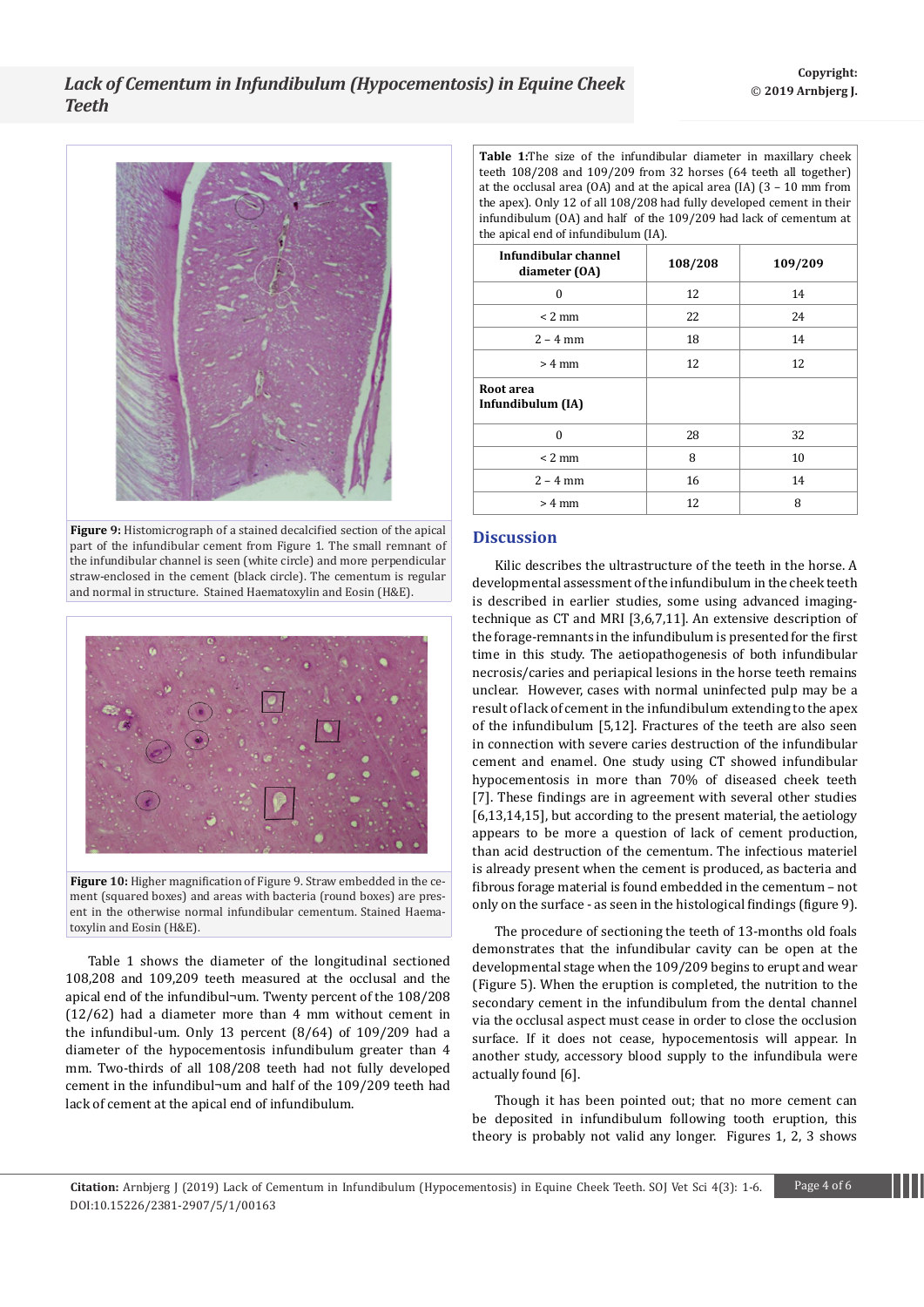that there sometimes may be some forage material in the apex of the infundibulum before the cementum fills up with cement. This theory supports the infundibulum development according to Dacre, who describe a possible remnant of the apical vascular channel [5,6,14]. The exact time for this closure of the infundibulum at the occlusal surface is not proven by the current study, but it seems to be after eruption of the cheek teeth in the 4 young foals in this material.

The histological findings have been confirmed in another study [11]. The old vessel channels contains grass-fibre, forage material, and some materials are embedded in the cement outside the central channel of the infundibulum (Figure 9,10). Therefore, there must have been an open central channel in the infundibulum as the forage material was present before and during the cement was formed.

Figures 1 and 2 shows a slim tract from the occlusal surface to the apex of one and two infundibulum in different teeth. This is not a typical caries cavity conformation as showed in figure 4 of an 8 years old horse.

A study [3] has shown that up to 80 % of older horses to some extent may be affected by caries/infundibular necrosis. The current material questions, if the aetiology of infundibular necrosis primarily is due to the effect of bacteria and acids resulting in formation of the eroded cavity. It seems that lack of cementum production in the infundibulum plays a more important role in younger horses. This theory could explain why so many of the relatively young horses, 4 - 6 year of age, suffer from infectious apical periodontitis around the roots of 108/208 and 109/209. The persistent open channel from the occlusal surface and long central channel reaches almost to the apex area (Figure 1-2-3). If bacteria and acids caused these channels, then the channels would not have been as narrow and long but rather forming a wider defect of the infundibular cavity [15]. This theory is supported also by the fact that no histological signs of caries decay was found (i.e. no plaque covered and plaque undermined cement in the infundibulae) with formation of slablike lesions and cementum disintegration [5,17]. The bacteria and forage is observed inside the normal structured cementum as seen in figure 9 in this study. The bacteria and acid theory is more reasonable when broader cavities in the occlusal surface are formed (Figure 4), and it could result in severe destruction and/or fracture of the cheek teeth. The extended destruction of the cementum and enamel is often seen in relation to peripheral dental caries in older horses and is also seen in the mandibular cheek teeth [12,18,19].

Treatment of infundibulum from the occlusion surface with composite as suggested [1] could be right. Though technically difficult, it may save the tooth and prevent further development of decay. This study confirms what has been described in cases of upper cheek teeth caries [9]. The findings are also similar to previous studies that found the infundibulum often air filled on CT [17].

The hypocementosis can be visualized on radiographs if a contrast study is performed on the emptied infundibular channels or better in CT or MRI scanning (Figure 9), as also described by other authors [13,17,18,20]. Similar descriptions as in this study in normal teeth and in cases with infundibular infections have been reported [9] too.

The theory about hypocementosis resulting in apical infection has also been mentioned before [18,20], and a case in a 5-year-old horse with straw filled infundibulum have been reported [19].

#### **Conclusion**

This study shows that the development of the infundibulum in filling out the cavity with cement in the maxillary cheek teeth is not always completed at the time of eruption and often partly filled with forage debris and air. Therefore, the study supports the possibility that lack of sufficient cementum production before eruption can be the predisposing factor for developing infundibular necrosis.

Acid producing microorganisms and/or sugar containing food may destroy the cement and enamel in the infundibul¬um, resulting in infection and/or necrosis in the infundibulum and alveolar bone as a sequelae to the hypocementosis in equine developing cheek teeth.

#### **References**

- 1. [Dixon PM, Dacre I. A review of equine dental disorders. Vet J,](https://www.ncbi.nlm.nih.gov/pubmed/15727909)  [2005;169\(2\):165-187. doi: 10.1016/j.tvjl.2004.03.022](https://www.ncbi.nlm.nih.gov/pubmed/15727909)
- 2. [Kertesz P. A colour atlas of veterinary dentistry and oral surgery. Wolfe](https://onlinelibrary.wiley.com/doi/abs/10.1111/j.2042-3292.1993.tb01033.x)  [Publication. London. UK. 1993;5\(3\):174.](https://onlinelibrary.wiley.com/doi/abs/10.1111/j.2042-3292.1993.tb01033.x)
- 3. [Crabill MR, Schumacher J. Pathophysiology of Acquired Dental](https://www.sciencedirect.com/science/article/pii/S0749073917301992)  [Diseases of the Horse. In: Gaughan EM, DeBowes RM, ed. Dentistry. Vet](https://www.sciencedirect.com/science/article/pii/S0749073917301992)  [Clin North Am Equine Pract. 1998;14\(2\):291-298.](https://www.sciencedirect.com/science/article/pii/S0749073917301992)
- 4. Mueller POE, Lowder MQ. Dental Sepsis: In: Gaughan EM, DeBowes RM, ed. Dentistry. Vet Clin North Am Equine Pract. 1998;14: 349-298.
- 5. [Dacre I, Kempson S, Dixon PM. Pathological studies of cheek teeth](https://www.ncbi.nlm.nih.gov/pubmed/19022689)  [apical infections in the horse: 5. Aetiopathological findings in 57 apical](https://www.ncbi.nlm.nih.gov/pubmed/19022689)  [infected maxillary cheek teeth and histological and ultrastructural](https://www.ncbi.nlm.nih.gov/pubmed/19022689)  [findings. The Vet J. 2008;178\(3\):352-363. doi: 10.1016/j.](https://www.ncbi.nlm.nih.gov/pubmed/19022689) [tvjl.2008.09.024](https://www.ncbi.nlm.nih.gov/pubmed/19022689)
- 6. [Suske A, Poeschke A, Schrock P, Kirschner S, Brockmann M, Staszyka](https://www.sciencedirect.com/science/article/pii/S1090023315003202)  [C. Infundibula of equine maxillary cheek teeth. Part 1: Development,](https://www.sciencedirect.com/science/article/pii/S1090023315003202)  [blood supply and infundibular cementogenesis. Vet J. 2016;209:57-65.](https://www.sciencedirect.com/science/article/pii/S1090023315003202)
- 7. [Suske A, Poeschke A, Mueller P, Wobera S, Staszyka C. Infundibula of](https://www.sciencedirect.com/science/article/pii/S1090023315005171)  [equine maxillary cheek teeth. Part 2: Morphological variations and](https://www.sciencedirect.com/science/article/pii/S1090023315005171)  [pathological changes. Vet J. 2016;209:66-73.](https://www.sciencedirect.com/science/article/pii/S1090023315005171)
- 8. [Gayle JM, Redding R, Vacek JR, Bowman KF. Diagnosis and surgical](https://europepmc.org/abstract/med/10496139)  [treatment of periapical infection of the third mandibular molar in five](https://europepmc.org/abstract/med/10496139)  [horses. JAVMA. 1999;215\(6\):829-832.](https://europepmc.org/abstract/med/10496139)
- 9. [Veraa S, Klein W, Voorhout G. Computed Tomography of the upper](https://onlinelibrary.wiley.com/doi/abs/10.2746/042516409X452143)  [cheek teeth in the horses with infundibular changes and apical](https://onlinelibrary.wiley.com/doi/abs/10.2746/042516409X452143)  [infection. Equine vet J. 2009;41\(9\):872-876.](https://onlinelibrary.wiley.com/doi/abs/10.2746/042516409X452143)
- 10.[Windley Z, Weller R, Tremaine WH, Perkins JD. Two- and three](https://onlinelibrary.wiley.com/doi/abs/10.2746/042516409X390214)[dimensional computed tomografphic anatomy of the enamel,](https://onlinelibrary.wiley.com/doi/abs/10.2746/042516409X390214)